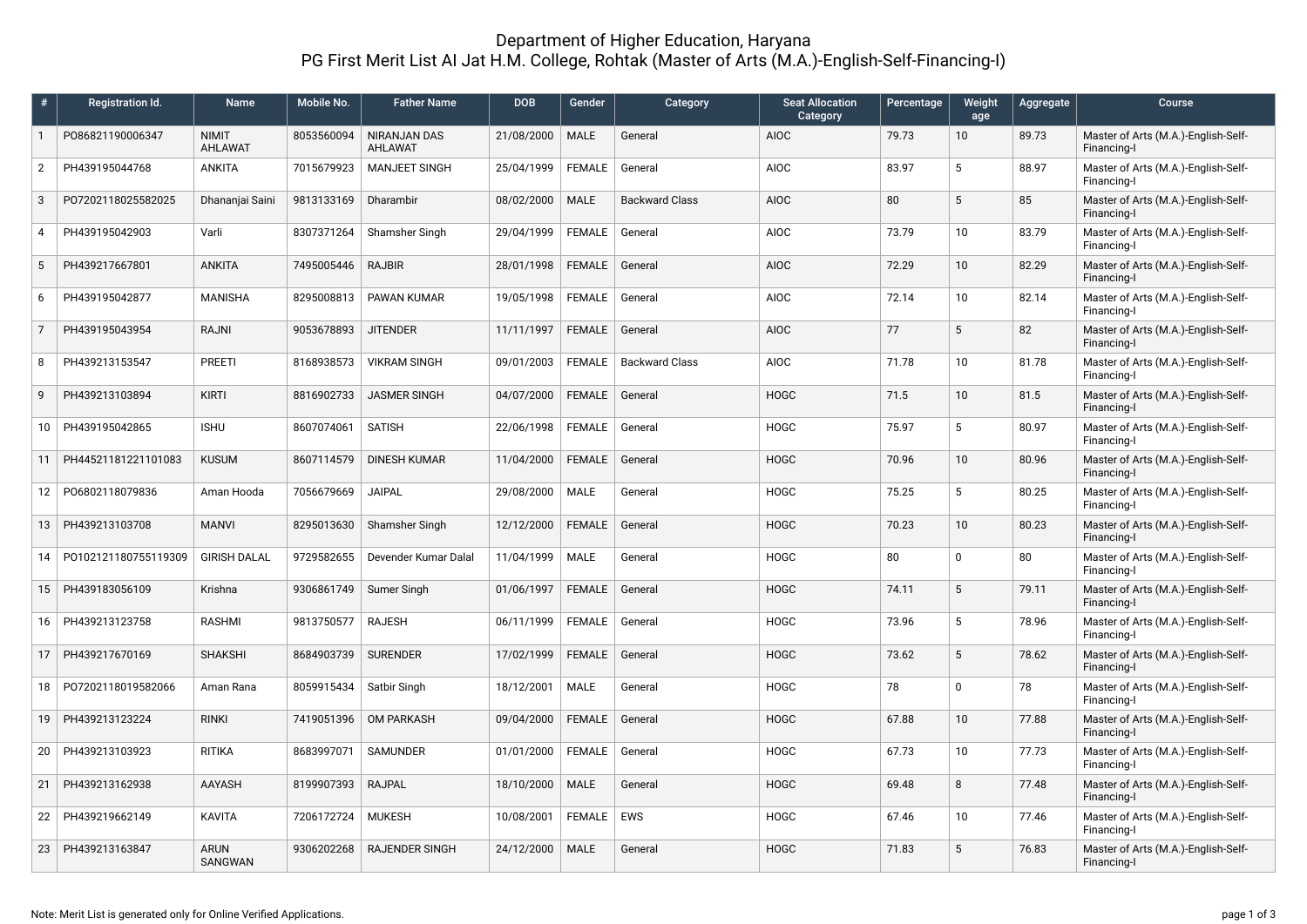## Department of Higher Education, Haryana PG First Merit List AI Jat H.M. College, Rohtak (Master of Arts (M.A.)-English-Self-Financing-I)

| #  | Registration Id.    | Name                    | Mobile No. | <b>Father Name</b>   | <b>DOB</b> | Gender        | Category              | <b>Seat Allocation</b><br>Category | Percentage | Weight<br>age   | Aggregate | Course                                             |
|----|---------------------|-------------------------|------------|----------------------|------------|---------------|-----------------------|------------------------------------|------------|-----------------|-----------|----------------------------------------------------|
| 24 | PH44521181221101044 | Neha                    | 8059842868 | Dilbag singh         | 01/01/2001 | FEMALE        | General               | <b>HOGC</b>                        | 66.79      | 10              | 76.79     | Master of Arts (M.A.)-English-Self-<br>Financing-I |
| 25 | PH439213106262      | <b>LAKSHAY</b>          | 7027766478 | <b>SANJEEV KUMAR</b> | 02/07/2001 | <b>MALE</b>   | General               | <b>HOGC</b>                        | 66.15      | 10 <sup>°</sup> | 76.15     | Master of Arts (M.A.)-English-Self-<br>Financing-I |
| 26 | PH439212157020146   | Deepika                 | 9306587819 | Rajbir               | 26/03/2000 | <b>FEMALE</b> | General               | <b>HOGC</b>                        | 71.04      | 5               | 76.04     | Master of Arts (M.A.)-English-Self-<br>Financing-I |
| 27 | PH439212124820251   | meena                   | 9817226572 | rammehar             | 13/11/1998 | <b>FEMALE</b> | General               | <b>HOGC</b>                        | 75.88      | $\mathbf{0}$    | 75.88     | Master of Arts (M.A.)-English-Self-<br>Financing-I |
| 28 | P07201916007503008  | AARTI                   | 8800726533 | <b>SAHAB SINGH</b>   | 27/01/1999 | <b>FEMALE</b> | General               | <b>HOGC</b>                        | 75.71      | $\Omega$        | 75.71     | Master of Arts (M.A.)-English-Self-<br>Financing-I |
| 29 | P07202118019582132  | <b>HARDIK</b>           | 9053239565 | <b>BASANT KUMAR</b>  | 07/12/2001 | <b>MALE</b>   | General               | <b>HOGC</b>                        | 75.57      | $\Omega$        | 75.57     | Master of Arts (M.A.)-English-Self-<br>Financing-I |
| 30 | PH439213103918      | Priyanka                | 7027422857 | Kuldeep Narwal       | 15/11/1999 | FEMALE        | <b>EWS</b>            | <b>HOGC</b>                        | 70.5       | 5               | 75.5      | Master of Arts (M.A.)-English-Self-<br>Financing-I |
| 31 | PH439213163095      | <b>HEMANT</b>           | 8307654543 | <b>JAGBIR SINGH</b>  | 01/04/2000 | <b>MALE</b>   | <b>EWS</b>            | <b>AIOEWS</b>                      | 68.55      | 5               | 73.55     | Master of Arts (M.A.)-English-Self-<br>Financing-I |
| 32 | PH439213122639      | <b>AASHISH</b><br>KUMAR | 7056506034 | SUBHASH CHANDER      | 07/10/1999 | MALE          | <b>EWS</b>            | <b>HOGCEWS</b>                     | 67.29      | 5               | 72.29     | Master of Arts (M.A.)-English-Self-<br>Financing-I |
| 33 | PH439213163353      | SAMEER                  | 9306160843 | <b>JAI PARKASH</b>   | 05/03/2000 | <b>MALE</b>   | <b>EWS</b>            | <b>HOGCEWS</b>                     | 66.66      | 5               | 71.66     | Master of Arts (M.A.)-English-Self-<br>Financing-I |
| 34 | PH439213124327      | ANNU                    | 8307302653 | <b>DALEL</b>         | 12/08/1999 | FEMALE        | <b>EWS</b>            | <b>HOGCEWS</b>                     | 66.54      | 5               | 71.54     | Master of Arts (M.A.)-English-Self-<br>Financing-I |
| 35 | PH439213103898      | <b>MAHAK</b>            | 7404151971 | SOMVIR               | 06/01/2000 | <b>FEMALE</b> | <b>Schedule Caste</b> | <b>SC</b>                          | 61.5       | 10              | 71.5      | Master of Arts (M.A.)-English-Self-<br>Financing-I |
| 36 | PH439213121804      | <b>JYOTI</b>            | 7988752410 | <b>RAJESH KUMAR</b>  | 13/08/2003 | <b>FEMALE</b> | <b>Schedule Caste</b> | <b>SC</b>                          | 64.92      | 5               | 69.92     | Master of Arts (M.A.)-English-Self-<br>Financing-I |
| 37 | PH439183051728      | Jeet                    | 7357448305 | Ramniwas             | 06/09/1996 | <b>MALE</b>   | <b>Schedule Caste</b> | <b>SC</b>                          | 59.1       | 10              | 69.1      | Master of Arts (M.A.)-English-Self-<br>Financing-I |
| 38 | PH439213127077      | NEERAJ                  | 8396928034 | <b>BALJEET</b>       | 10/03/2001 | <b>MALE</b>   | Schedule Caste        | SC                                 | 63.83      | 5               | 68.83     | Master of Arts (M.A.)-English-Self-<br>Financing-I |
| 39 | P07202118056582168  | <b>JITENDER</b>         | 7876201202 | <b>RAM KISHAN</b>    | 15/11/1999 | <b>MALE</b>   | <b>Schedule Caste</b> | SC                                 | 68         | $\Omega$        | 68        | Master of Arts (M.A.)-English-Self-<br>Financing-I |
| 40 | PH439217646573      | Sachin Mohar            | 8901224659 | Joginder Pal         | 06/06/2000 | <b>MALE</b>   | <b>Schedule Caste</b> | <b>DSC</b>                         | 59.69      | 10              | 69.69     | Master of Arts (M.A.)-English-Self-<br>Financing-I |
| 41 | PH439206085439      | <b>KEWAL</b>            | 9466350923 | PARTAP SINGH         | 07/05/1993 | <b>MALE</b>   | <b>Schedule Caste</b> | <b>DSC</b>                         | 55.75      | 10 <sup>°</sup> | 65.75     | Master of Arts (M.A.)-English-Self-<br>Financing-I |
| 42 | PH439213126468      | Sunil                   | 8689068187 | Sharwan              | 10/11/1998 | <b>MALE</b>   | Schedule Caste        | <b>DSC</b>                         | 61.25      | $\Omega$        | 61.25     | Master of Arts (M.A.)-English-Self-<br>Financing-I |
| 43 | PH439213122622      | SONIA                   | 8813939277 | <b>SUSHIL KUMAR</b>  | 29/11/1999 | <b>FEMALE</b> | <b>Backward Class</b> | <b>BCA</b>                         | 65.12      | 10              | 75.12     | Master of Arts (M.A.)-English-Self-<br>Financing-I |
| 44 | PH439213163274      | <b>RAVI</b>             | 9068075010 | <b>MUKESH</b>        | 15/11/2000 | MALE          | <b>Backward Class</b> | <b>BCA</b>                         | 62.52      | 10              | 72.52     | Master of Arts (M.A.)-English-Self-<br>Financing-I |
| 45 | PH439213126360      | Kartik                  | 7027799774 | Jai Narain           | 18/10/2000 | <b>MALE</b>   | <b>Backward Class</b> | <b>BCA</b>                         | 67.04      | 5               | 72.04     | Master of Arts (M.A.)-English-Self-<br>Financing-I |
| 46 | PH439217669400      | RAVI                    | 8059252418 | <b>SURENDER</b>      | 27/01/1998 | <b>MALE</b>   | <b>Backward Class</b> | <b>BCA</b>                         | 64.54      | 5               | 69.54     | Master of Arts (M.A.)-English-Self-<br>Financing-I |